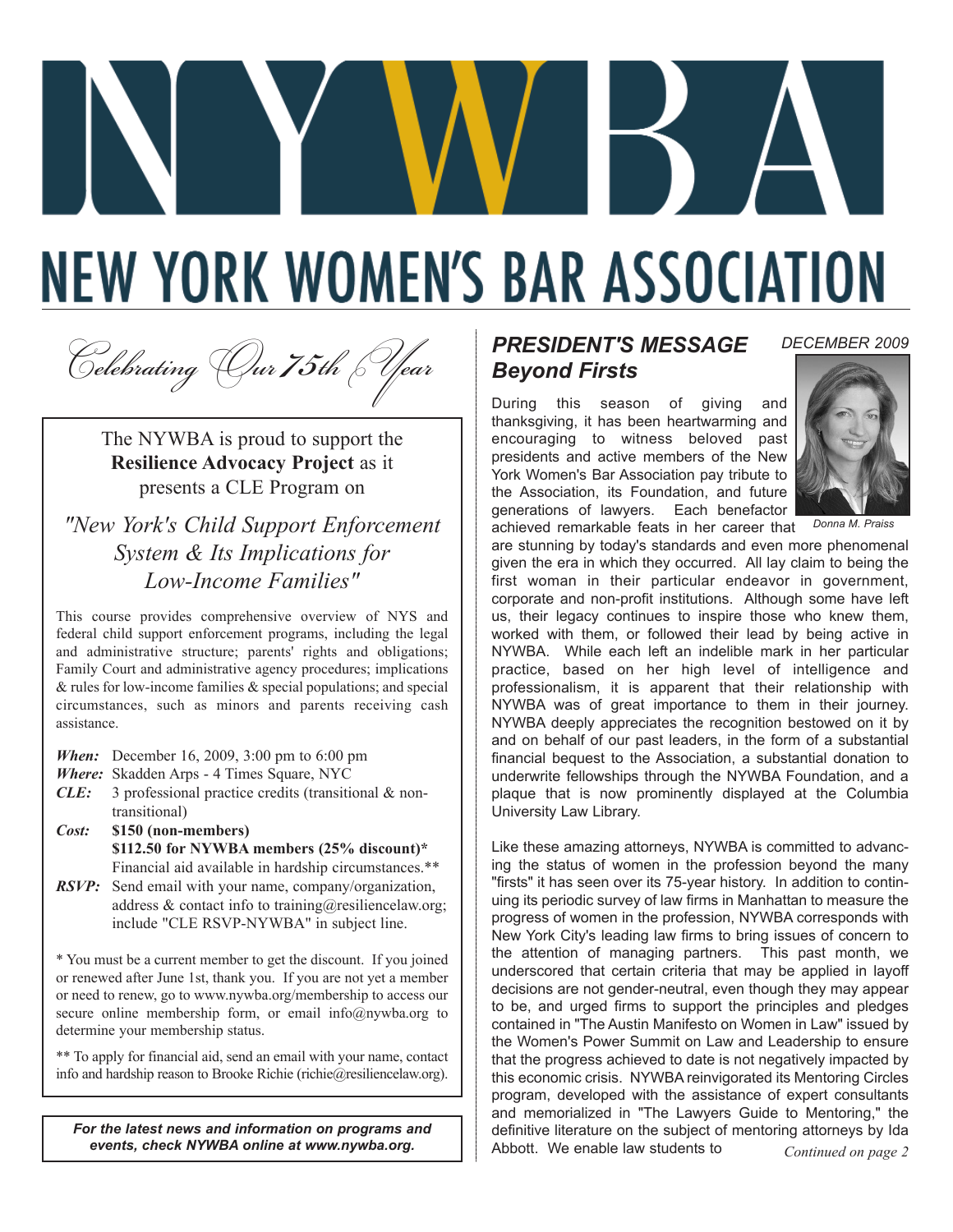п I I I п

# *NOTICE TO MEMBERS* **Website Password Change**

Please note that the password for the *"Members Only"* pages on the NYWBA website has changed.

If you have renewed for 2009-2010, the new password was sent to you by email (or by regular mail if we do not have an email address for you).

If you have not yet renewed, go to *www.nywba.org/membership* to renew using our secure online membership form. You will receive the new password with your membership confirmation.

For questions about your membership status, the *"Members Only"* pages, or the new password, send a note to *info@nywba.org* or call 212-490-8202.

# **WELCOME NEW MEMBERS**

Jody Agostinelli Chisom Ananaba Maria A. Arnott Janet A. Bastawros Jennifer Bellusci Tia Bonds Sarah J. Burger Sarah J. Camenzind-Huwyler Caitlin A. Carson Hilary Chernin Kelly Cheverko Aram Choi Baharak Courtney Doagoo Alice Dong Jenna E. Elkind Barbara F. Feldstein Mildred A. Frishman Renee Gavalas Anne E. Gittleman Nancy M. Green Jacqueline Kabigting Sarah Kirby Tamara Lannin Lucia Lappas Sharon Lee Sarah Gibbs Leivick Odelia Levy Stephanie Lomurro Ilana N. Lubin Sheila Lynch

Jaime M. Merritt Amanda R. Morin Mairead Murray Megan J. O'Neill Ambika Panday Marija Pecar Pauline Poon Hon. Robert R. Reed Jessica Taub Rosenberg Sushmita Roy Mimi K. Rupp Naita A. Semaj Laura A. Schettini Sherli Shamtoub Margery Miller Shanoff Randy L. Shapiro Olivia Sohmer Anna B. Solinsky Michelle Stalzer Tuuli Timonen Jenny Turpin Amanda Venturi Paula F. Vianna Lisa Viscount Megan Wagner Guan Wang Amanda Waye Jiayuan Yu Rita A. Zanforlin

# **SUSTAINING MEMBERS**

*With their generous contributions, our sustaining members make it possible for us to accomplish so much more. We honor and thank them for their support.*

- Hon. Betty Weinberg Ellerin Patrician Ann Grant Loretta A. Ippolito
- Eileen Sharon King Harold A. Mayerson Laura M. Twomey

#### *President's Message continued from Page 1*

better prepare for a successful legal career with our annual program "What It's Really Like to Practice Law as a Woman," where attorneys in private, non-profit, government and corporate practices share practical advice and personal stories of triumph and perseverance. We offer many practical CLE programs, such as our "Courthouse Tours," and opportunities for dialog and insights into the judicial process, such as our "Lunch with a Judge" series.

In short, NYWBA actively supports the continued progress of women in all aspects of the legal profession, and we stand on the shoulders of those who blazed a trail to long-lived success to go well beyond those monumental firsts.

puna

#### **NOTES ON MEMBERS**

*Has something noteworthy happened to you or another member? Send your news to newsletter@nywba.org.*

**Carla Vogel** and her teenage sons, Brian and Matthew, participated for their fifth year in the Annual Dick Meighan 5K Memorial Run held Thanksgiving morning in Upper Saddle River, NJ. The run was inaugurated after the September 11th passing of longtime USR resident, Dick Meighan, who was a coach to hundreds of children in a variety of sports.

#### *Upcoming Events*

The NYWBA is making final arrangements for its **Annual Reception Honoring Newly Elected and Appointed NYS Judges**, which will be held in January 2010.

Go to our website (www.nywba.org) often for details on this and other upcoming events.

# **We Want Your Ad!**

With a monthly circulation of more than 1,000 in the NYC Metro Area, the NYWBA newsletter is a great place to advertise.

Ads must be submitted by the **10th of the month** for publication in the following month's Newsletter. Please email *newsletter@NYWBA.org* with any questions or to submit your ad.

| <b>Advertising Rates Per Issue</b> |       |  |
|------------------------------------|-------|--|
| Full Page:                         | \$500 |  |

| $\frac{1}{2}$ page: | \$300 |
|---------------------|-------|
| $\frac{1}{4}$ page: | \$180 |
| Business card:      | \$100 |

*(10% discount with payment for three or more issues)*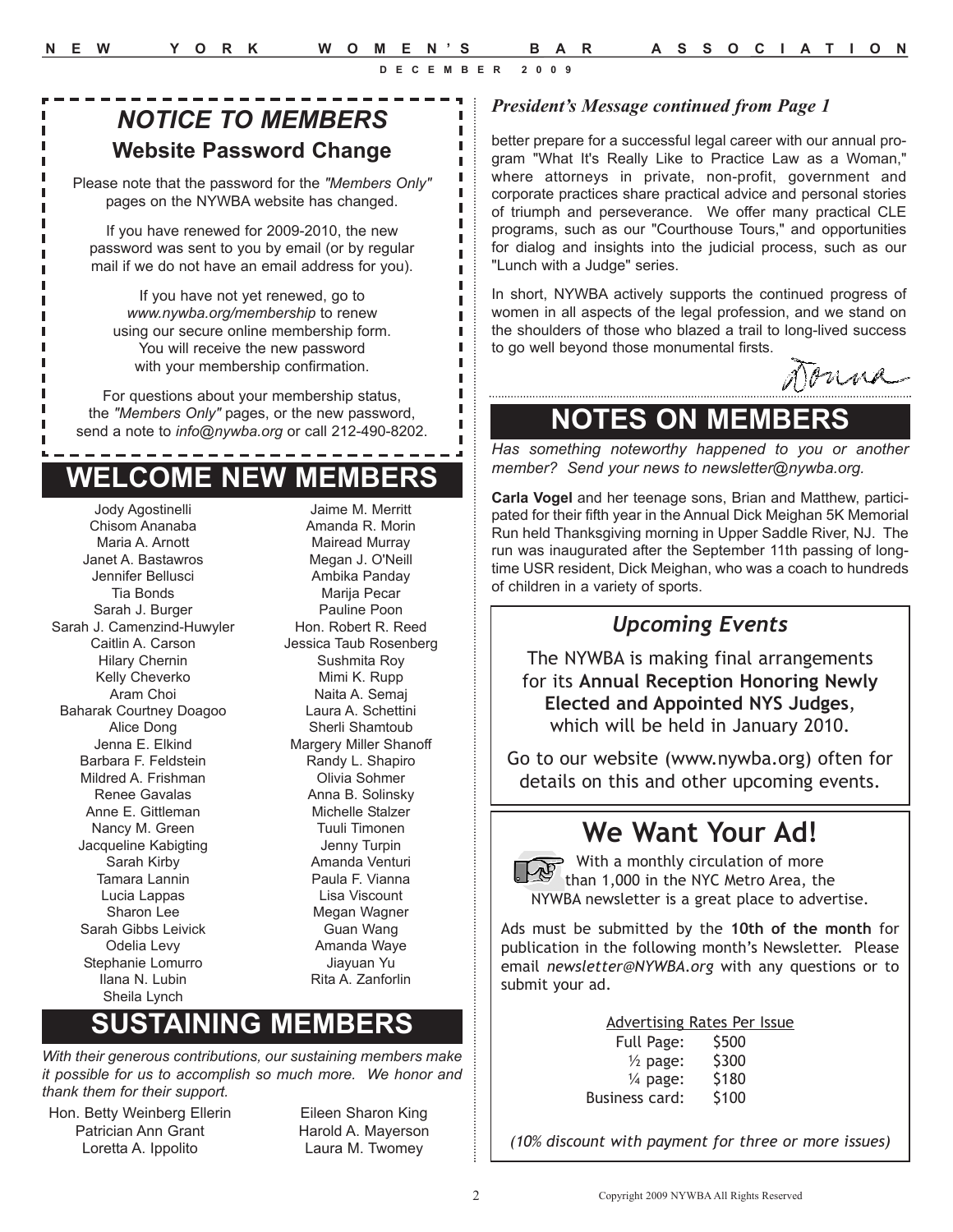# **2009-2010 NYWBA COMMITTEE CHAIRS**

#### **STANDING COMMITTEES**

| By-Laws and Amendments Elizabeth A. Bryson                 |
|------------------------------------------------------------|
| Cooperation with Other Bar Associations Kelly O'Neill Levy |
| <b>Employment and Equal</b>                                |
| Opportunity for Women Felice B. Ekelman, Louis Pechman     |
|                                                            |
|                                                            |
| Membership Heather K. Leifer, Jessica A. Ventarola         |
| Professional Ethics and Discipline Hon. Barbara Jaffe      |
| Sarah Diane McShea                                         |
| Programs, Events and Arrangements  Diana G. Browne         |
| Patricia Ann Grant & Jo Ann Douglas (Annual Dinner)        |
| Publicity / Press Tamara Lannin, Allison Lurin             |
|                                                            |

#### **SPECIAL COMMITTEES**

Advance the Status of

| Women in the Profession Brenda Pomerance                                |                        |
|-------------------------------------------------------------------------|------------------------|
|                                                                         | Rachel J. Minter       |
| Alternate Dispute Resolution Andrea Vacca, Leona Beane                  |                        |
|                                                                         |                        |
| Business Law, Taxation and Bankruptcy. Cassandra Porter                 |                        |
|                                                                         | <b>Monique McClure</b> |
| Children's Rights and Issues. Denise Scotto                             |                        |
| Continuing Legal Education Yacine Barry                                 |                        |
|                                                                         |                        |
|                                                                         |                        |
| Domestic Violence Amanda Norejko, Laura A. Russell                      |                        |
| Elder Law and Disabilities. Miriam Davidson, Kay Marmorek               |                        |
|                                                                         |                        |
| Intellectual Property Maria Palmese, Marylee Jenkins,                   |                        |
| Dana Kaplan Richter<br>International Law and Practice. Christa M. Bosch |                        |
|                                                                         |                        |
|                                                                         | Rebecca Adams Hollis   |
|                                                                         |                        |
| Long Range Planning Elizabeth A. Bryson, Myra L. Freed                  |                        |
| Matrimonial & Family Law Briana Denney, Sophie Jacobi,                  |                        |
| Mentoring & Mentoring Circles . Andrea Vacca, Randy L. Shapiro          | Hon. Andrea Masley     |
|                                                                         |                        |
|                                                                         |                        |
|                                                                         |                        |
|                                                                         |                        |
|                                                                         |                        |
| Solo and Small Firm Practice  Deborah G. Rosenthal                      |                        |
|                                                                         | Gina Danetti           |
| Students and New Lawyers Stephanie M. Adduci                            |                        |
|                                                                         | Jane C. Cowles         |
|                                                                         |                        |
| Technology and the Internet / Website. Elizabeth A. Bryson              |                        |
|                                                                         | Theresa Widmann        |
| Trusts and Estates. Leona Beane, Loretta A. Ippolito                    |                        |
|                                                                         |                        |
|                                                                         |                        |
|                                                                         |                        |

**To join a committee, go to our website (***www.nywba.org/ committeechoice***). If you would like to chair a Committee, send a note with your qualifications and contact info to** *President@nywba.org***.**

#### **COMMITTEE NEWS**

The NYWBA is pleased to welcome **Amanda Norejko** and **Laura Russell** as Co-Chairs of our *Domestic Violence Committee*. Amanda is the Matrimonial/Economic Justice Project Director at the Center for Battered Women's Legal Services at Sanctuary for Families. Laura is the Supervising Attorney, Family/Domestic Violence Unit at the Legal Aid Society. We are thrilled to have such dedicated and experienced attorneys in this area to lead our Domestic Violence Committee.

**Tamara Lannin** and **Allison Lurin** were recently appointed to take the reigns of our standing *Publicity Committee*, which is so vital to the NYWBA's visability. Tamara and Allison may be reached by emailing *Publicity@nywba.org*.

*Matrimonial & Family Law Committee* - See article below.

*Other NYWBA Committees* - Other Committees also host programs and hold substantive meetings throughout the year, and many are looking for new members. If you are interested in joining a Committee or attending a meeting, contact the appropriate Committee Chair (names and contact information are posted at *www.nywba.org/committees*), or send a note to *info@nywba.org*.

#### **Busy October and November For Matrimonial Committee**  *By Sophie Jacobi*

The NYWBA Matrimonial and Family Law Committee has had two wonderful and interesting meetings over the last two months. In October, we had most of the court attorneys from the New York County matrimonial parts present on the procedures and policies of each of his/her assigned Judge's Court Part. We learned the differences and similarities of the policies and rules associated with each Judge's Part, and we received guidance on how to proceed with problem cases and problem adversaries. We all appreciated that so many of the court attorneys generously shared their insights and thoughts on how to better our practice in their Court Parts. We would like to thank the court attorneys for taking the time to spend an evening with us.

At our November meeting, we had the pleasure of hearing from Susan Bender, member of Bender & Rosenthal LLP, about the significance of *Debra H. v. Janice R.*, a same-sex custody case involving a child conceived through alternative insemination, which is currently awaiting oral argument before the New York State Court of Appeals. Ms. Bender gave us a lively and informative history of the lines of cases that have influenced the issues around same-sex couples and their families leading up to *Debra H. v. Janice R*. The Committee would like to thank Ms. Bender for her thoughtful and engaging presentation.

There is no meeting in December - Happy Holidays to all! We look forward to seeing our Committee members back at Blank Rome, LLP for our January 20, 2010 meeting, when we will have a presentation by Judge Matthew Cooper and his court attorneys.

*Sophie Jacobi is associated with Mayerson Stutman Abramowitz, LLP. She specializes in matrimonial and family law matters.*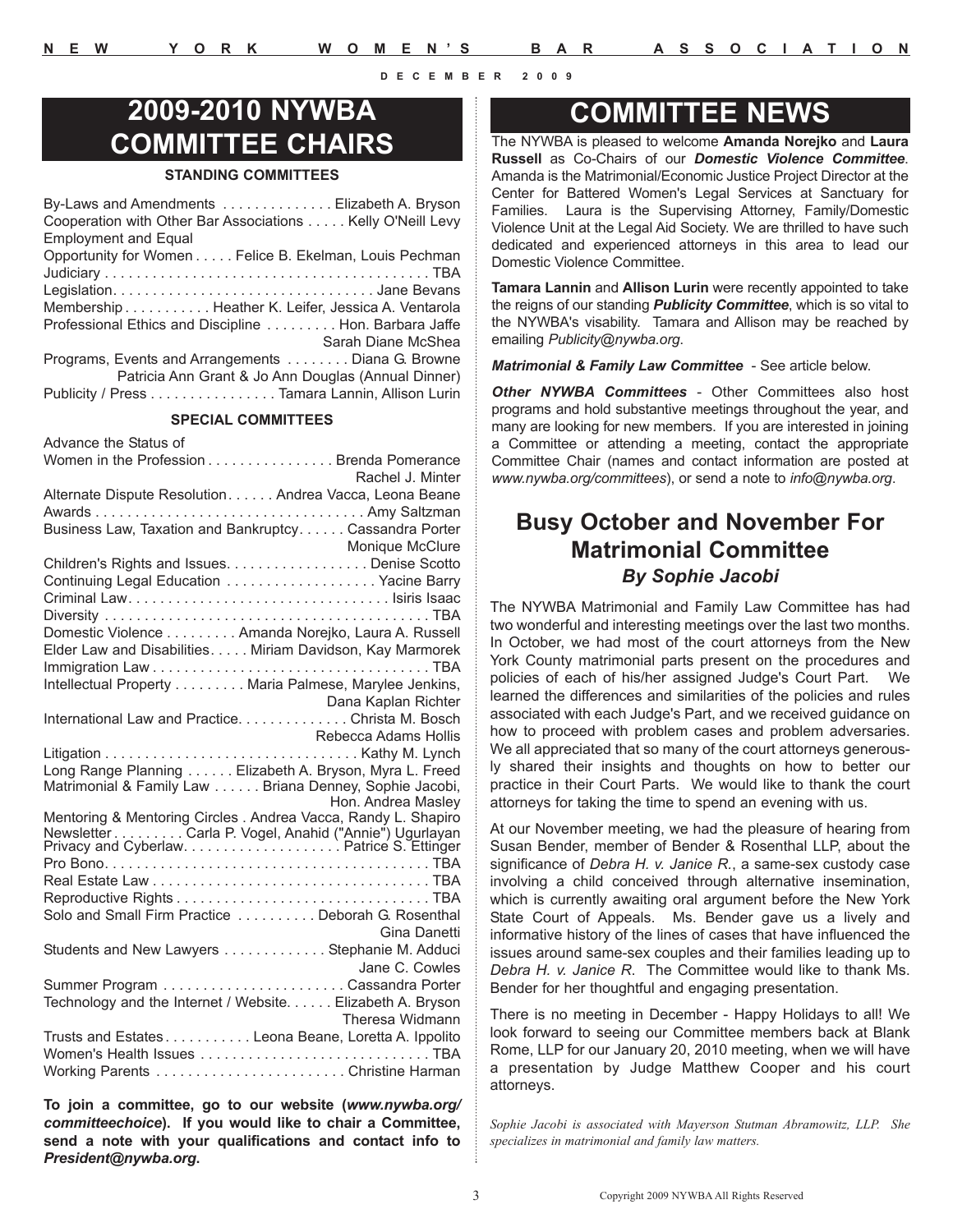#### *U.S. v. Stevens* **Recap: A Distinction Without a Difference -- Violence Against Animals is Obscenity, Not a First Amendment Right** *By Naomi Werne*

The oral arguments in *U.S. v. Stevens,* as recently reported in *The New York Times,* and the issues posed by the Justices of the U.S. Supreme Court were surprisingly off focus. That Justice Ruth Bader Ginsburg drew the distinction that "the abuse of the dog and the promotion of the fight is separate from the filming of it" is, with all due respect, drawing a distinction without a difference. The law in question, 18 U.S.C. § 48, concerns the infliction and depiction of intentional animal cruelty for commercial gain. This law came into being because of the proliferation of dog fighting films, and "crush" fetish films, which depicted women in high heels intentionally crushing and killing small animals. This is no less prurient or obscene than child pornography - it has no redeeming social value. As Justice Ginsburg said, "the very taking of the picture is the offense - that's the abuse of the child." So it is with the intentional mutilation of animals in order to film it. This has no more redeeming social value than did the obscene "snuff" films of several decades ago.

In an early obscenity case, *Paris Adult Theatre I v Slaton*, 414 U.S. 49, 67 N.15 (1973), the Court noted that a primary motivation for banning cruel "sports" involving animal cruelty, such as bear baiting and cock fighting, was that they debased the spectators. Notably, the link between animal cruelty and violence against humans has long been recognized by both law enforcement officials and mental health professionals. *See*, "School Violence: Lessons Learned," Harpold M.S. & Band, Ph.D., FBI Bulletin, September, 1999, p. 9 (noting that among the five factors indicating a juvenile at risk for violence is acts of animal cruelty); "Another Weapon for Combating Family Violence: Preventing Animal Abuse," Lacroix, Charlotte, A., DVM, JD., 4 Animal L. Rev. 1 (1998).

Dog fighting is illegal in all 50 states. Bear baiting and cock fighting are illegal in most jurisdictions. The Animal Fighting Prohibition Enforcement Act (7 U.S.C. § 2156) bans most animal fighting ventures, including raising and transporting animals for those illegal ventures. Increased penalties for spectators (under such state laws as New York's Agriculture & Markets Law, Sec. 351(4)(b)) coupled with the Internet have fueled the demand for animal fighting videos. This demand, like the demand for child pornography, encourages an industry that further victimizes those who are among society's most vulnerable and who cannot speak for themselves. These animals are literally the underdogs.

Consequently, it is indefensible to argue, as a San Francisco columnist did, that it is a denial of equal protection or a contentbased chilling of free speech to permit a documentary condemning dog fighting but not Stevens' video exalting it. This columnist metaphorically wrung his hands, condemning Stevens' videos but arguing that in a free society we permit speech with which we disagree. Filming an illegal act does not remove its illegality and transmogrify it into pure expression. The "snuff" films would then be pure expression, and we could show them on prime time television.

Moreover, the film does not meet any of the exceptions articulated under the *Miller* test and included in 18 U.S.C. § 48 (*i.e.*, "serious literary, artistic, political or scientific value") (*Miller v. California*, 413 U.S. 15, 24 (1973)). If Stevens had instead written a book exalting dog fighting, it would most likely be protected under the First Amendment. As in child pornography, absent photographic illustrations of an actual twelve year old girl having relations with an adult male, Nabokov's *Lolita* was not obscene under the *Miller* test. It consisted only of written words -- no actual child was harmed in its production. So too, no bull is taunted or tortured in the hot sun or bleeds slowly to death between the pages of *Blood and Sand* or any of Hemingway's other books. In any event, what Justice Antonin Scalia finds to be an "enobling" sport may soon be outlawed in parts of Spain.

But Justice Scalia misses the point. What is truly enobling are the countless heroic feats that animals perform for their guardians the police dog who shields a police officer from a bullet; the countless search and rescue dogs, who tirelessly search to save men, women and children; the pitbull who dashes in front of a venomous cobra and gives up his life to save a family; the dog who saves a child from a burning building, or who saves the life of an epileptic before their seizure; or the cat that recently took heavy abuse for defending a little girl from sexual abuse (with the cat's wounds introduced as corroborating evidence).

Given the bent of the Justices' comments, it would appear almost impossible to pass a law that could meet their objections. A film depicting an animal's mutilation in violation of established anti-cruelty laws would be expression. This trivialization may make it more difficult to prosecute animal cruelty cases if the only physical evidence that remains is a film depicting it. Not so in a homicide case. If the film is a reliable record of the murder, such as a "snuff" film, the film would be sufficient to convict. On the other hand, an animal's body can be easily discarded. In the absence of a paw or a bloody trail, there is no corpus dilecti, and this loophole will fuel the demand for such films.

It is clear from the district court's decision that the dogs in Stevens' film were intentionally tortured for the intended purpose of depicting that torture on film for commercial gain. Contrary to Millett's arguments defending Stevens, Congress did write the law with a scalpel and could not be more plain. But separating the intentional mutilation from its intended pecuniary purpose is a distinction without a difference. Invalidating the law would serve only to embolden perpetrators to do an end run around existing anti-cruelty laws in the name of free expression. We should heed the debasement that occurs with any intentional mutilation of an animal, lest the law's invalidation makes us all unwitting spectators.

*Naomi Werne, retired New York City prosecutor and criminal defense attorney for 30 years, has been a member of the NYWBA, serving on the Newsletter and Criminal Law Committees. Ms. Werne, a recipient of the Doris S. Hoffman Service Award, currently serves on the LIPTA Committee of New York City Bar Assoication and is a member of NYCLA's Civil Rights and Liberties Committee. Her article on the* Stevens *case is also posted on the American Constitutional Society Blog.*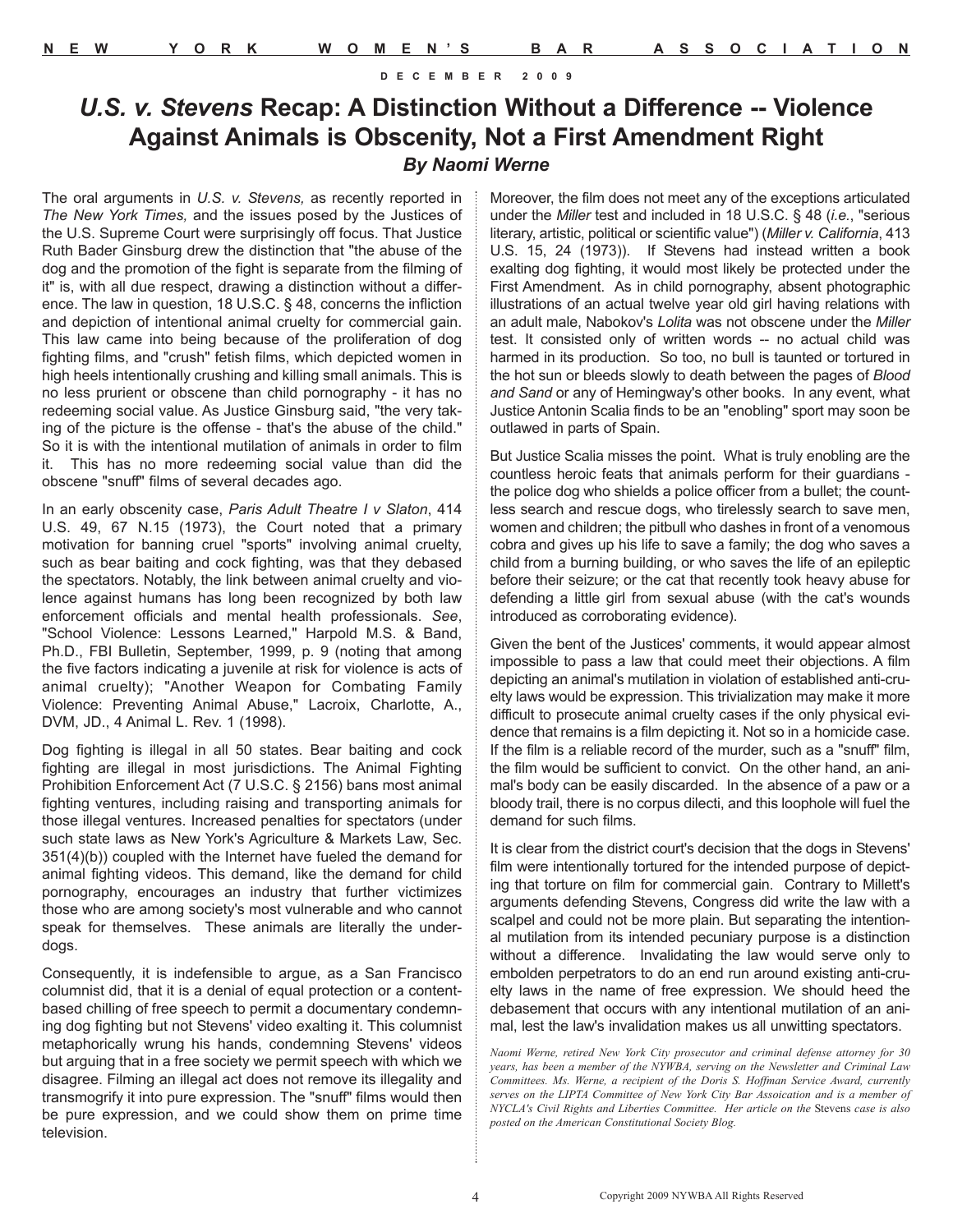## **October Membership Events** *By Diana Browne*

October was a month for some non-legal but very educational, and extremely enjoyable, events for the NYWBA.

On October 20, a wine tasting with Deborah Brenner of Women of the Vine was held in the offices of Sonnenschein Nath & Rosenthal. The group tasted and learned about five different wines and heard the inspirational stories of the individual women vintners who produced them. Deborah also told her inspirational story of how she left the corporate world to pursue her passion for wine and wine making. Everyone had a great time, and the event lasted far beyond the allotted two hours, as we had the opportunity to mingle and talk further with Deborah, and to taste and compare notes on our favorite wines. So thanks to Deborah and all the guests, and to Flik Catering and Sonnenschein Nath & Rosenthal, for making the evening so special.

On October 27, the Carlisle Collection hosted an evening in its elegant showroom on East 52nd Street. The group enjoyed cocktails and hors d'oeuvres, while learning about the philosophy behind the collection and admiring the beautiful clothes. Shopping there is by appointment, and it's a very special experience and the perfect way to shop. The evening included a raffle of their specially designed scarf, all the sales proceeds of which go to support breast cancer research. The lucky winner of the raffle was the Honorable Betty Weinberg Ellerin. Thanks to Simone, Leena, Viva, LuAnn and all the others at the Carlisle Collection, as well as to the guests, for another special evening.

*Diana Browne is Co-Chair of the Programs and Events Committee of the NYWBA and a member of the Board of the NYWBA Foundation. Diana is of counsel at Sonnenschein Nath and Rosenthal LLP, in the Capital Markets group.*



with the mission of the Women's Bar; and (iii) were consistent with the judge's rulings.

The Committee arranged for extensive publicity through communications with U.S. Senators, President Obama, and the press. It also spread the word to Women's Bar Associations through the listserve of the National Conference of Women's Bar Associations.

Although the Women's Bar did not have the chance to testify on Capitol Hill, its public statements were received favorably. For example, the New York Law Journal published a letter to the editor from WBASNY President Cynthia Schrock Seeley on July 23rd. In addition, leaders of other Women's Bar Associations expressed interest in the statement.

The process of supporting Justice Sotomayor was an empowering experience. Thank you to everyone who contributed to this important effort! And, of course, best wishes to Justice Sotomayor!

*Teresa Schiller is a former President of the NYWBA and currently serves as WBASNY Vice President.*

**Women's Bar Gains Recognition for Sotomayor Initiative** *By Teresa Schiller*

NYWBA members were pleased to play a part in the historic confirmation of Justice Sonia Sotomayor -- a fellow NYWBA member -- to the U.S. Supreme Court. They served on a WBASNY Committee that issued a well-documented statement and other communications in support of Justice Sotomayor's confirmation by the U.S. Senate. While crafting the statement, the Committee liaised with a White House lawyer, who was impressed by the Committee's efforts and characterized the statement as "excellent."

The following NYWBA members were among members across the state who served on the Committee: (1) WBASNY Past President Susan Bender; (2) NYWBA Director Dawn Cardi; (3) Past NYWBA and WBASNY President Martha E. Gifford; (4) NYWBA Vice President Catherine Foti; and (5) Past NYWBA President and current WBASNY Vice President Teresa Schiller.

WBASNY became involved with the initiative soon after President Barack Obama announced his nomination of Justice Sotomayor in late May by issuing a press release praising the President's decision. A few days later, during WBASNY's annual convention at Niagara-on-the-Lake, Canada, members discussed the need to provide additional support for Justice Sotomayor. Ms. Bender and Ms. Gifford spoke compellingly at the convention's plenary session on the topic. Ms. Bender stated that critics' attacks of the nominee were being reported widely in the press and that the confirmation hearings could be volatile. Ms. Gifford described how former WBASNY President Melinda Bass and other leaders advocated for Justice Sotomayor years before when she was a judicial candidate for the U.S. Court of Appeals for the Second Circuit. Those in attendance at the plenary session were motivated by Ms. Bender's and Ms. Gifford's remarks, and they approved the formation of a Committee to support Justice Sotomayor. Upon the meeting's adjournment, members from the NYWBA and other chapters began stepping forward to volunteer their help.

Committee members labored many hours to prepare and position the statement; request an opportunity to testify before the U.S. Senate Committee on the Judiciary; and communicate with the press and Women's Bar Associations across the country. The Committee attended lengthy meetings at Bender & Rosenthal LLP, participated in many late-night teleconferences, and exchanged hundreds of emails. Some Committee members, including Ms. Schiller, spent many hours drafting the statement. The Committee consulted with many Women's Bar members and government leaders along the way.

WBASNY's statement in support of Justice Sotomayor ultimately addressed her extensive experience, moderate judicial philosophy, and distinctive, common-sense perspective. It spanned nearly five pages and contained more than thirty endnotes. To prepare the statement, Committee members digested Second Circuit rulings of Justice Sotomayor and other authorities and identified supportive arguments that (i) responded to critics' attacks on the judge; (ii) were consistent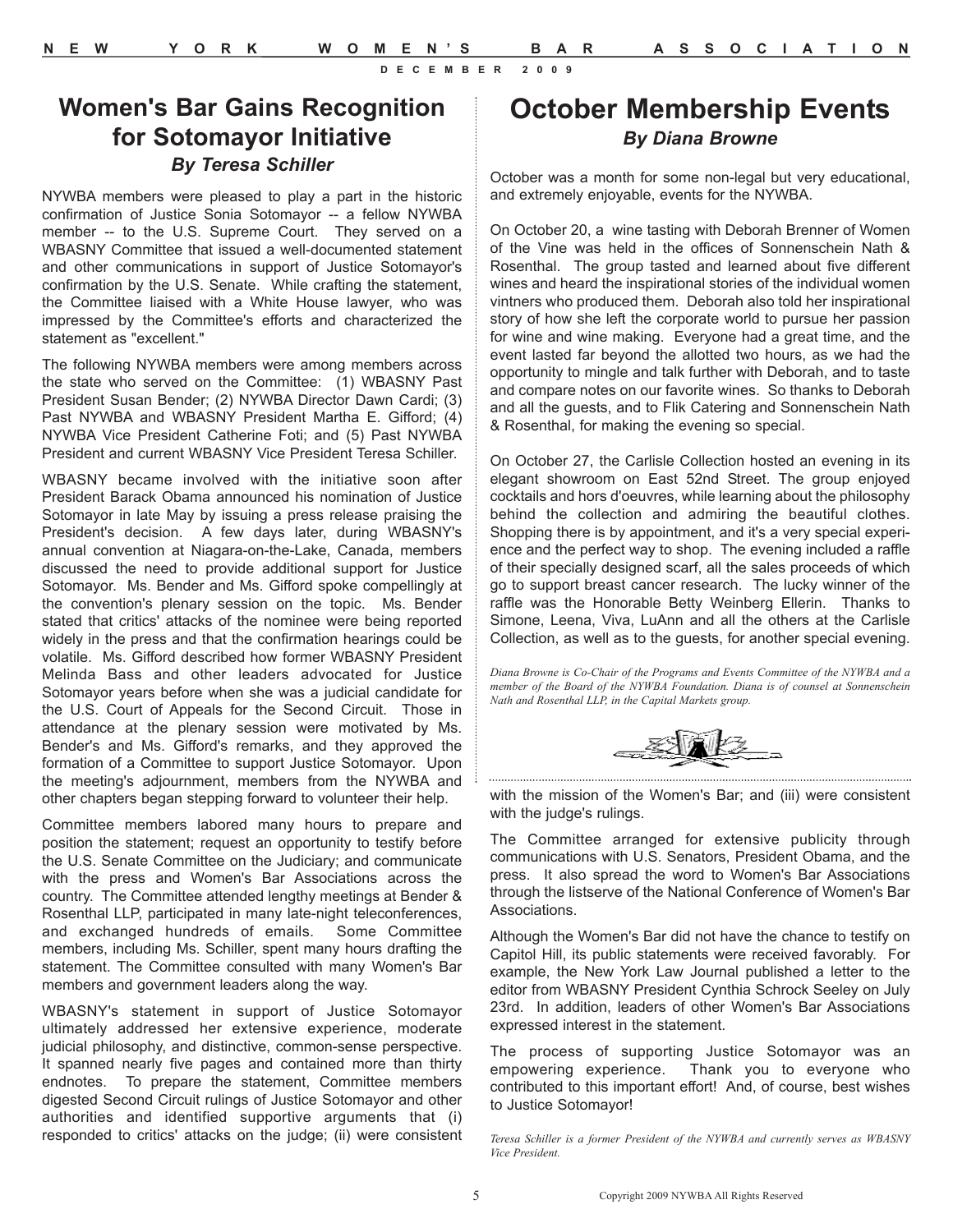#### **INITIATIVES ADDRESSING VIOLENCE AGAINST WOMEN** *By Shelly-Ann Maye*

Several initiatives around the world have been taken to address violence against women. On September 9, 2009, delegates from the G8 nations gathered in Rome, Italy for a two-day conference to discuss the issue of violence against women. Among the speakers at the conference was United Nations Deputy Secretary-General Asha-Rose Migoro, who urged the G8 nations to continue to show leadership and commitment to the important goal of safeguarding women's rights and ending violence against women. In her address, Deputy Secretary-General Asha-Rose Migora praised UN Secretary-General Ban Ki Moon for his leadership in this area. Specifically, she pointed to the launch of the "UNiTE To End Violence Against Women" campaign, which seeks to create an international platform to address human rights violations against women and girls in all parts of the world.

The campaign has five main goals: (1) to adopt and enforce laws complying with international human rights standards; (2) to implement national action plans; (3) to establish systems for data collection and analysis; (4) to establish national and local campaigns aimed at combating violence against women; and (5) to establish policies that systematically address the issue of sexual violence in conflict situations.

The UN has begun to implement the tenets of its campaign by taking a number of steps. The UN and certain States, such as the Democratic Republic of Congo, have launched a program to address sexual violence in conflict settings. In a unanimously adopted resolution, the UN Secretary General appointed a special representative to address the issue of sexual violence during armed conflict. As part of the resolution, Mr. Ban Ki-Moon called on the Security Council to set up an independent commission of inquiry in conflict zones in Chad, Sudan and the Democratic Republic of Congo. The resolution also called upon States to adopt a number of measures, such as bringing perpetrators of sexual violence in armed conflict to justice, and providing survivors access to justice.

As part of its efforts to combat sexual violence, the UN is also stepping up its information and analysis capabilities by creating a database to track gender-based violence. This database would provide information on measures being taken by member states to address the issue of human rights violations against women.

The United States has taken its own steps to signify the importance of addressing gender-based violence. On September 14, 2009, the United States House of Representatives passed a resolution commemorating the 15th anniversary of the passage of the Violence Against Women Act. The Act was signed into law by President Bill Clinton, on September 14, 1994, as part of the Omnibus Crime Bill. The Act not only strengthened criminal penalties for violence against women, but it also increased awareness of the issue through education and training. By addressing the issue of violence against women, the Act brought about improved coordination and communication among law enforcement, prosecutors, the judiciary, and victim advocates.

# **New York Women's Bar Association Foundation Giving Club**

The New York Women's Bar Association Foundation's Giving Club is a great way to support the Foundation's many activities geared to achieving the Foundation's mission. The Foundation has hosted three very successful breakfasts this year, featuring Congresswoman Carolyn Maloney, leadership training expert Carol Frohlinger, and Hon. Judith S. Kaye, former Chief Judge of New York State, the proceeds from which allow law students to intern at organizations that provide legal services to women and children. The Foundation has also supported many worthwhile programs of the NYWBA and other organizations that work for the interests of women through its Grant Program. However, none of this can be accomplished without the support of our donors.

We appreciate that the fragile economic climate has taken a toll on everyone, but please consider making a donation, however modest, to the New York Women's Bar Association Foundation so we can continue our valuable work. All donations are 100% tax-deductible as charitable contributions.

If you are interested in making a donation, please mail a check made payable to the "New York Women's Bar Association Foundation," along with your contact information (name, address, employer [if any], telephone number, fax number, email address), to Christine Sebourn, Esq., 111 Worth Street, Apt. 11V, New York, NY 10013. Thank you!



Congressman Gerry Connelly best summarized the importance of the Violence Against Women Act by stating that despite the progress made in the past 15 years, incidents of violence against women remain unacceptably high. Congress Connolly used the anniversary of this Act as a call to action to Congress and the American people to "rededicate ourselves to better protecting America's women from violence and to supporting survivors."

*Shelly-Ann Maye is a graduate of New York Law School. She is currently a Volunteer Attorney with the New York Civil Court.*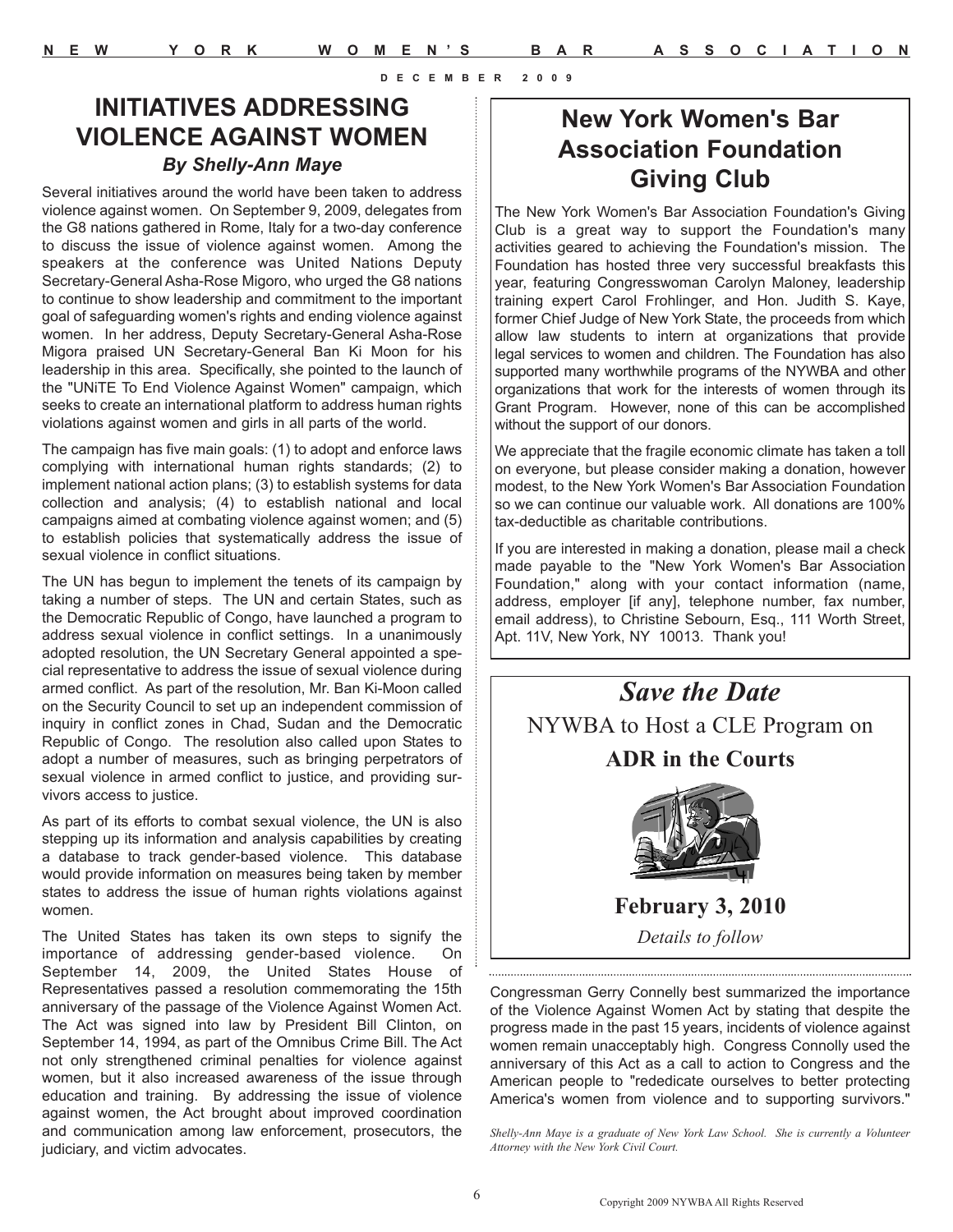## **The White House Project: A Groundbreaking Report on Benchmarking Women's Leadership** *By Annie M. Ugurlayan*

On November 13, 2009, a standing room only crowd of over 250 women (and some men) gathered at the offices of Bloomberg, LP for a program hosted by The White House Project on its recent report on *Benchmarking Women's Leadership*. The White House Project is a nonpartisan, nonprofit, 501(c)(3) organization that was started 20 years ago to advance women's leadership in all communities and sectors. Its recent survey on the current state of women's leadership in 10 different fields, including academia, the legal profession, the military, the business sector and journalism, outlines steps to ensure greater representation of women in leadership roles going forward.

Introductory remarks were delivered by Melinda Wolfe, Head of Professional Development at Bloomberg LP; Anne Erni, Head of Leadership, Learning and Diversity, at Bloomberg LP; and Marie Wilson, the Founder and President of The White House Project. Ms. Wilson explained that despite a great level of comfort for women's leadership at the highest levels across all sectors, the numbers actually tell a different story and that this dearth was the reason for The White House Project's inception. She stated that The White House Project's Benchmarking Report is a call to action to put more women into leadership roles in all sectors to set an example for the next generation of leaders. Ms. Wilson stressed that there is a crisis with regard to women in leadership roles, as women hold less than 20 percent of the leadership positions across all sectors, and argued that getting critical mass (*i.e.*, at least 30 percent) is key.

The program's moderator, Toddi Gutner, Award-Winning Journalist and Contributing Writer for The Wall Street Journal, introduced the all-star cast of speakers: Lisa Caputo, Executive Vice President, Global Marketing and Corporate Affairs for Citigroup; Beth Brooke, Global Vice Chair of Public Policy, Sustainability and Stakeholder Engagement for Ernst & Young and a Board Chair of The White House Project; Laurie Hays, Executive Editor for Company News at Bloomberg LP; Colonel Michaelene Kloster of the U.S. Army Reserve; and Wendy Puriefoy, President of the Public Education Network.

Ms. Brooke noted that more research simply serves as an excuse to delay action, and all the speakers stressed that incorporating women into leadership roles spurs innovation and ultimately helps a company's bottom line. Ms. Gutner referred to the "Norway Mandate," which is Norway's new law requiring 40 percent of non-executive board directorships be occupied by women, and asked if quotas were the answer in the United States. Most of the speakers agreed that there should be some target level but emphasized the role of mentorships, with Ms. Caputo referring to women's leadership networks at Citigoup, where mentorship consists of, among other things, discussing important issues such as work-life balance. Colonel Kloster noted that in the military, women can work in 93 percent of the

#### **Compliance With FTC Identity Theft "Red Flags" Rule Further Delayed** *By Carla P. Vogel*

The Federal Trade Commission has announced a further delay for compliance of its identity theft "red flags" rule until June 1, 2010 for financial institutions and creditors subject to enforcement by the FTC. The rule requires financial institutions and creditors with covered accounts to develop and implement written identity theft prevention programs to identify, detect, and respond to red flags that could indicate identity theft. The FTC granted the extension to allow Congress time to finalize legislation reducing the number of "creditors" subject to the rule, thereby excluding certain businesses, including health care, accounting or legal practices with 20 or fewer employees, from the rule on the basis that these smaller businesses know all of their customers or clients individually, only perform services in or around the residences of their customers, have not experienced incidents of identity theft or that identity theft is rare for businesses of that type.

The American Bar Association has brought suit to prevent application of the red flags rule to lawyers, and the U.S. District Court for the District of Columbia recently granted the ABA summary judgment on the grounds that application of the rule to lawyers is "in excess of statutory jurisdiction, authority, or limitations, or short of statutory right," under 5 U.S.C. § 706(2)(C). *American Bar Association v. FTC*, Civil Action No. 09-1636 (RBW) (D.D.C. Oct. 30, 2009). The court said that it would issue an opinion within 30 days. The FTC press release, with a link to the formal extension, is available online at http://www.ftc.gov/opa/2009/10/redflags.shtm.

*Carla P. Vogel is a Vice President of the NYWBA and Co-Editor of the Newsletter. She is an Executive Director in the Legal and Compliance Department at Morgan Stanley Investment Management.* 

#### *Looking for a Few Good Members!*

In December and early January each year, the NYWBA Nominations Committee meets to consider candidates for the following year's Officers, Directors, Delegates to the WBASNY Board of Directors, and other leadership positions. If you would like to be considered, or would like to recommend another member, please send an email to *Nominations@nywba.org* with information about the potential candidate's professional experience, Women's Bar activities, and other qualifications.

specialties offered, owing to a system of education and leadership training that allows anyone to occupy these roles.

The message from the Report, as echoed by the program's speakers, is clear - women have a long way to go before they are adequately represented in leadership roles, and the key to getting there is by setting goals and through education and mentorship initiatives. The White House Project Benchmarking Report can be accessed for free until mid-December at *http://the whitehouseproject.org/documents/Report.pdf*.

*Annie M. Ugurlayan is a Senior Staff Attorney at the National Advertising Division. She joined the NYWBA as a student member and now serves as Co-Chair of the Newsletter Committee.*